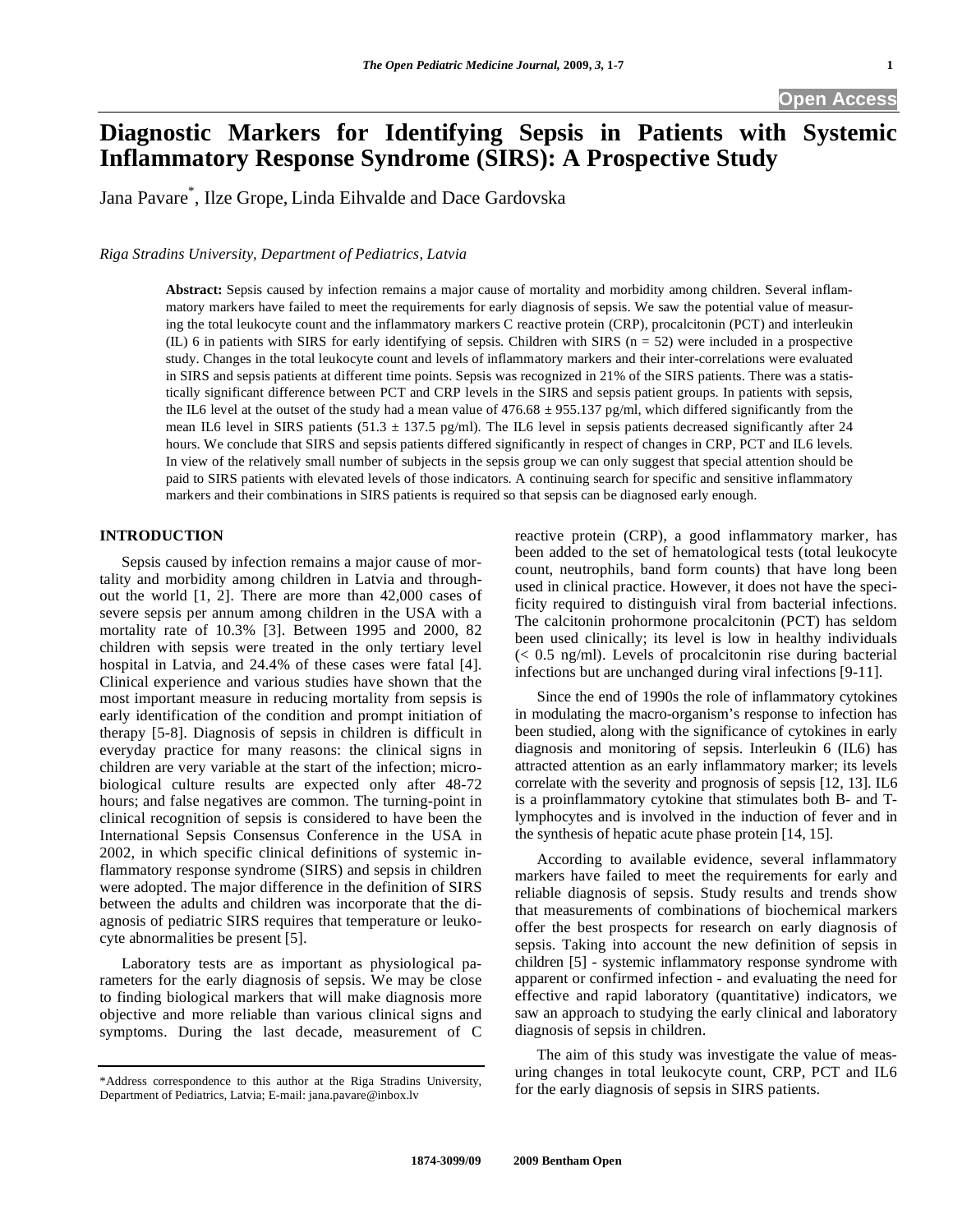## **MATERIALS AND METHODOLOGY**

Children with SIRS  $(n = 52)$  treated in the Children's Clinical University Hospital between January and May 2008 were enrolled in this prospective study. The group of patients enrolled was determined by previous screening of all children with body temperature changes (fever or hypothermia). A screening questionnaire was filled out for each child, and SIRS criteria were evaluated taking account of the values for vital signs and rates appropriate to the child's age group: body temperature, heart rate, respiratory rate and leukocyte count [16]. The study design is given in Fig. (**1**).

## **Inclusion Criteria [16]**

- 1. Presence of at least two of the following four criteria, of which one must be temperature or leukocyte count changes:
	- Temperature > 38.5 or <  $36^{\circ}$ C;
	- Tachycardia (at least 2 SD above normal age group value) or bradycardia in children < 1 year old (at least 2 SD below normal age group value);
	- Respiratory rate  $> 2SD$  above normal age group value;
	- Elevated or reduced leukocyte count according to normal age group values, or  $>10\%$  immature neutrophils.
- 2. Child's age between 7 days and 18 years.
- 3. Consent of parents for child's participation in the study.

 The children were divided into six age groups according to the definitions of the International Sepsis Consensus Conference: newborns (children from the  $1<sup>st</sup>$  postnatal day to 1 week old), neonates (1 week to 1 month old), infants (1 month to 1 year old), toddler and preschool (2-5 years old), school age (6 -12 years old) and adolescent and young adult (13-18 years old).

- Antibacterial therapy within the last 48 hours
- **Immunodeficiency**
- Chronic/terminal liver or kidney illness
- Vaccination within 5 days before the start of the illness
- Any chronic illness that alters CRP levels
- Congenital metabolic defects
- Chromosomal anomalies
- Consent of parents not obtained.

 For the patients identified with SIRS a special SIRS study questionnaire was completed. At time 0 and at the 24th and 48th hours of the study, a venous blood sample was drawn from each patient under local anesthesia induced by an EMLA patch. Total leukocyte count and levels of CRP, PCT and IL6 were determined in each sample. CRP level measurement was studied by the latex method (COBAS IN-TEGRA; Roche professional Diagnostics), the lowest assay sensitivity was 0.085mg/L. CRP levels < 20mg/L in our study were accepted as normal. The BRAHMS PCT-Q immunochromatografic test (Brahms - Diagnostica, Germany) for the semi - quantitative detection of PCT was used. PCT concentrations ranges  $< 0.5$  ng/ml,  $\ge 0.5$  ng/ml,  $\ge 2$  ng/ml and  $\geq 10$  ng/ml were detected with the help of a reference card The Interleukin 6 (IL6) was determined with the a chemiluminescent immunometric assay Immulite 2000 (Siemens Medical, Germany). The analytical sensivity was 2 pg/ml. White blood cells and neutrophils were counted on Advia 2120 (Siemens Medical, Germany). All investigations were made immediately. All of the laboratory analyses in this study were carried out in the laboratory of Children Clinical University hospital (Latvia). The following were also determined: the prevalence of sepsis within the SIRS patient population; clinical and demographic data of the SIRS patients; criteria confirming SIRS. Also, the changes in

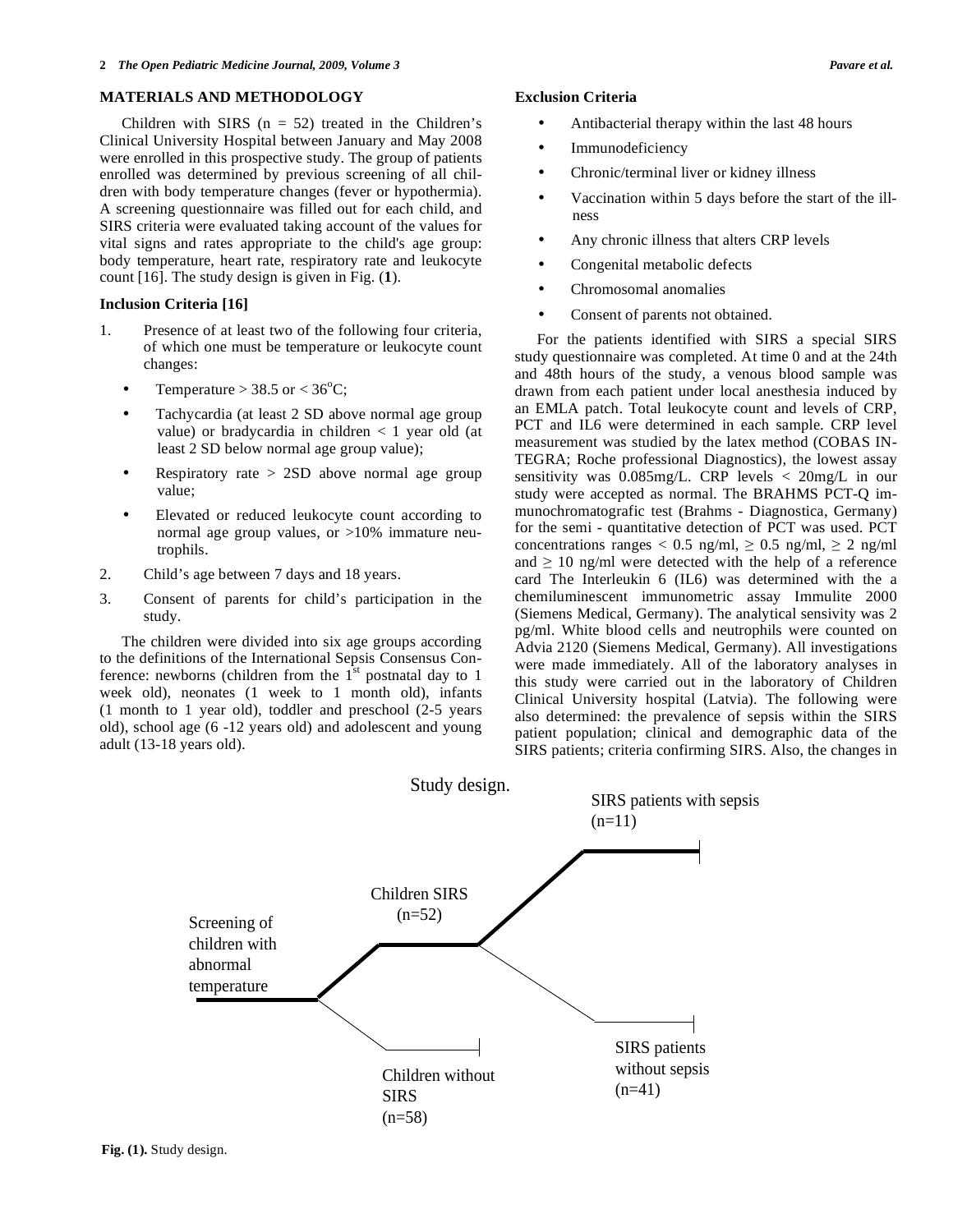total leukocyte count and inflammatory marker levels and their inter-correlations were evaluated in the SIRS and sepsis patients at different times during the study. The participation of patients was voluntary. Before the study, each child's parents signed a consent form approved by the Central Medical Ethics Committee. The study data were processed using EPI INFO 2000 and SPSS. For the analysis of patient, data descriptive statistics were used. For continuous variables, normality was checked. An appropriate non - parametric test was chosen, since the data were not distributed normally. Comparisons of continuous variables between groups were applied using the Mann - Whitney and Wilcoxon tests. The chi - square test was used in analysis of categorical variables between groups. Results were presented as numbers (n), percent  $(\%)$ , means  $\pm$  standard deviation and minimum - maximum (min-max). A p value  $< 0.05$  was considered statistically significant.

### **RESULTS**

 Fifty-two SIRS patients were enrolled in the prospective study; sepsis was recognized in 21%  $(n = 11)$  of them. In none of the sepsis cases was the diagnosis defined in their case history. According to the International Sepsis Consensus Conference definition, SIRS is most often recognized, when patients with changes in body temperature are screened, as fever with respiratory rate increased by more than 2SD above normal age values; this was found in 58% (n = 30) of our cases. Fever with tachycardia at least 2 SD above normal age values was noted in  $54\%$  (n = 28), while only 40% of the SIRS patients  $(n = 20)$  had fever and abnormal count of leukocytes. Hypothermia was not detected. The mean age of the SIRS patients was 6.46 years (minimum 10 months, maximum 17 years 9 months). The median age of the sepsis patients was 8.22 years (minimum 2 years 6 months, maximum 16 years 9 months). The overall analysis of the SIRS and sepsis patients showed that in 94% ( $n = 49$ ) some infectious disease was diagnosed. Compared to the therapeutic and surgery diagnosis group, SIRS and sepsis were significantly associated with infectious diseases  $(p < 0.01)$ . In our study infection was proven by two separate positive blood cultures in 50% of sepsis patients, others had positive findings on clinical examination, imaging and laboratory tests. In our study the source of sepsis was pneumonia, bacterial meningitis, urinary tract infection, soft tissue infection, primary bloodstream infection. Thirty-one percent  $(n = 13)$  of the children with SIRS and 18%  $(n = 2)$  of those with sepsis had concomitant illnesses. The mean day of hospitalization of SIRS patients was the third day of illness (min day 1, max day 14). Sepsis patients were hospitalized earlier - the mean was the second day of illness (min day 1, max day 6). The mean inclusion times were the  $4<sup>th</sup>$  day of illness for the SIRS patients (min day 1, max day 17) and also for the sepsis patients (min day 2, max day 17). The mean hospital treatment time for SIRS patients was 7 days (min 3, max 30 days); the corresponding time for the sepsis patients was 12 days (min 7, max 30 days). Neither the SIRS nor the sepsis patient groups showed statistically significant sex differences, and the two groups did not differ significantly in the day of hospitalization, duration of hospitalization and inclusion in the study  $(p > 0.05)$  (Table 1).

 Abnormal count of leukocytes (leukocytosis or leucopenia, according to each age group) were noted in 37%  $(n = 15)$  of the SIRS patients at the outset of the study. CRP over  $20\mu\text{g/ml}$  was found in 71% (n = 29), elevated PCT in 39% (n = 16) and IL6 over 5 pg/ml in 90% (n = 37) of the SIRS patients. Results are listed in Table **2**. All three inflammatory markers at the outset of the study were elevated in 72.7% ( $n = 8$ ) sepsis patients and in 35.7% ( $n = 42$ ) SIRS patients. At the outset At the  $0<sup>th</sup>$  hour of the study there were statistically significant correlations between abnormal count of leukocytes and elevated levels of CRP ( $p < 0.01$ ), abnormal count of leukocytes and IL6 ( $p < 0.05$ ), and CRP and PCT levels  $(p < 0.01)$  in SIRS patients.

At time  $0,46\%$  of the SIRS patients with sepsis (n = 5) had abnormal count of leukocytes; elevated CRP was seen in 100% ( $n = 11$ ) of these patients, PCT was elevated in 73%  $(n = 8)$  and IL6 in 91%  $(n = 10)$  (Table 2). However, the sepsis patients showed no significant correlations between abnormal count of leukocytes and inflammatory marker levels, or among the inflammatory markers.

 The PCT concentration was higher in the sepsis patients - 18% (n=2) had PCT concentrations above 10 ng/ml, 18%  $(n = 2)$  in the 2-10 ng/ml range - than in the SIRS group, where no patient had a PCT concentration above 10 and only 13% ( $n = 5$ ) had PCT concentrations in the 2-10 ng/ml range

| Table 1. | <b>Clinical and Demographical Data of SIRS and Sepsis Patients</b> |  |
|----------|--------------------------------------------------------------------|--|
|          |                                                                    |  |

| <b>Clinical and Demographical Data</b>                             | SIRS Patients $(n = 41)$                            | Sepsis Patients $(n=11)$                               | <b>Statistics</b> |
|--------------------------------------------------------------------|-----------------------------------------------------|--------------------------------------------------------|-------------------|
| Age<br>(mean, minimal -maximal)                                    | $6.46 \pm 5.9$<br>$(10$ months $-17$ year 9 months) | $8.22 \pm 582$<br>(2 year 6 months - 16 year 9 months) | p > 0.05          |
| Gender girls/boys (number)                                         | 19/22                                               | 5/6                                                    | p > 0.05          |
| Day of hospitalization<br>(mean, minimal -maximal)                 | $3 \pm 2.6$ (1 - 14)                                | $2 \pm 1.8$ (1 - 6)                                    | p > 0.05          |
| Inclusion time in the study<br>(day of ilness mean, mean -maximal) | $4 \pm 3.0$ (1-17)                                  | $4\pm2.6(2-11)$                                        | p > 0.05          |
| Treatment time in the hospital<br>(mean, minimal -maximal)         | $7 \pm 5.4$ (3 - 30)                                | $12 \pm 7.5$ (7-30)                                    | p < 0.05          |
| Concomitant ilnesses<br>(number/ % from all patients)              | $31\%$ (n=13)                                       | $18\%$ (n=2)                                           | p > 0.05          |

Data are presented as the absolute number  $(\%)$  or the mean  $\pm$  standard deviation.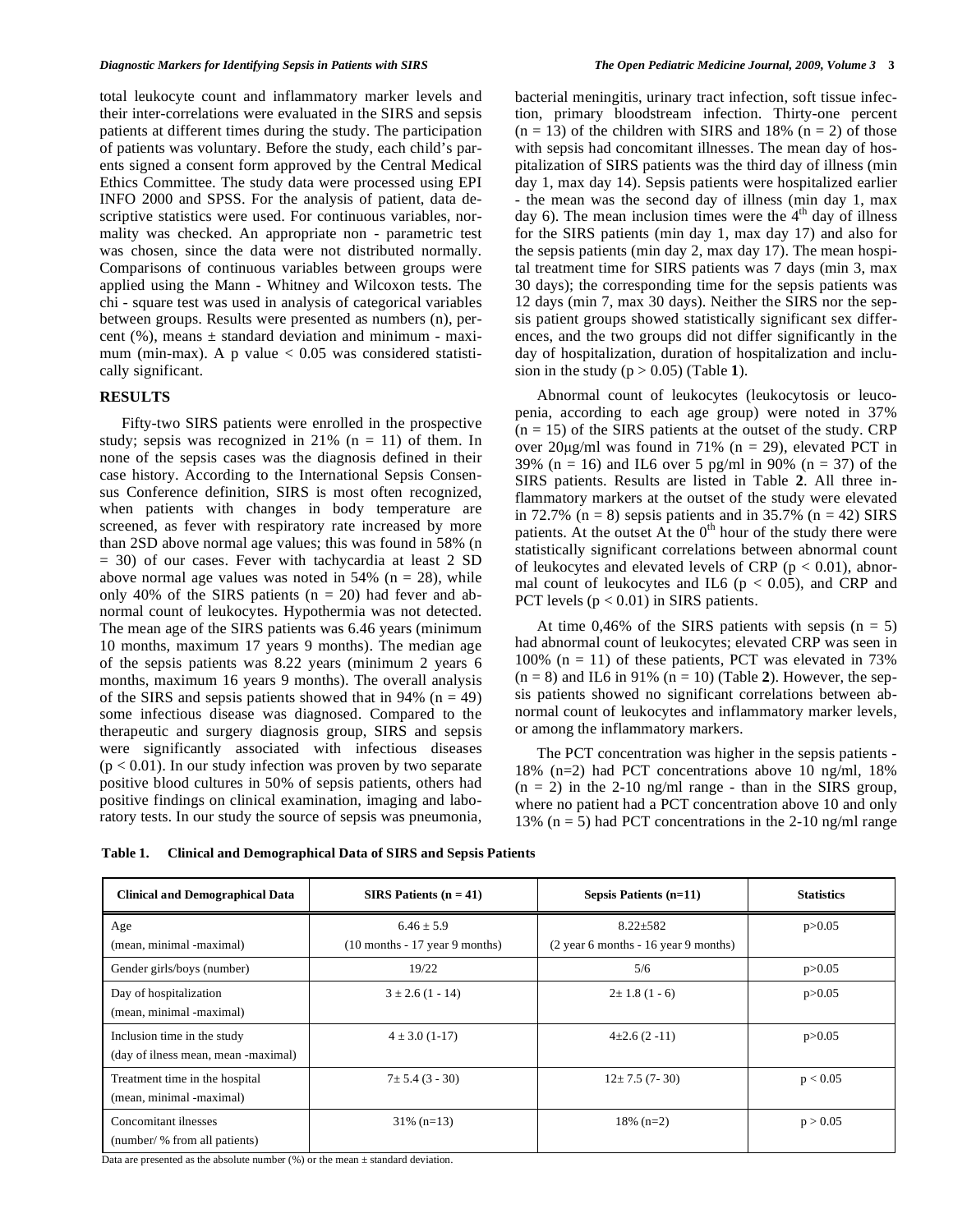| <b>Patients Group</b> | <b>Elevated or Reduced Leukocyte Count</b>      | <b>C</b> Reactive Protein | Procalcitonin | <b>Interleukin</b>    |
|-----------------------|-------------------------------------------------|---------------------------|---------------|-----------------------|
|                       | <b>According to Determined Age Group Values</b> | $> 20 \mu g/ml$           | $> 0.5$ ng/ml | $6 > 5 \text{ µg/ml}$ |
|                       | 0 Hour                                          | 0 Hour                    | 0 Hour        | 0 Hour                |
| SIRS patients         | 37%                                             | 71%                       | 39%           | 90%                   |
| $(n = 41)$            | $(n = 15)$                                      | $(n = 29)$                | $(n = 16)$    | $(n = 37)$            |
| Sepsis patients       | 46%                                             | 100%                      | 73%           | 91%                   |
| $(n = 11)$            | $(n = 5)$                                       | $(n = 11)$                | $(n = 8)$     | $(n = 10)$            |

**Table 2. Abnormal Count of Leukocytes and Inflammatory Markers at the Outset of the Study** 

(Fig. **2**). The difference in PCT levels between the sepsis and SIRS patients was statistically significant ( $p < 0.05$ ).

 IL6 was significantly high in the sepsis patients at time 0 of the study - mean  $476.68 \pm 955.137$  pg/ml, but there was a significant decrease ( $p = 0.004$ ,  $< 0.01$ ) at 24 hours -mean 42.85 ± 61.614 pg/ml (Fig. **3**).

 In SIRS patients at time 0 the mean IL6 level was mean  $51.3 \pm 137.2$  pg/ml (Fig. 4), which was significantly less than the value (mean  $476.68 \pm 955.1$  pg/ml) for the sepsis patients.

The mean level of CRP at time 0 was  $136.7 \pm 89.7$   $\mu$ g/ml in the sepsis patients, significantly different ( $p < 0.05$ ) from the mean level in the SIRS patients - mean  $58.8 \pm 56.8$  μg/ml (Fig. **5**).

#### **DISCUSSION**

 To review publications dedicated to issues surrounding SIRS and sepsis, we used the NIH (National Institutes of Health) database. Only a narrow range of research papers have been dedicated to SIRS and sepsis in children. This may be connected to the definitions of SIRS and sepsis in



**Fig. (2).** Changes in procalcitonin (PCT) concentration in SIRS and sepsis patients.



Data are presented as the mean  $\pm$  standard deviation.

**Fig. (3).** Mean levels of interleukin (IL) 6 at the outset in sepsis patients and at 24 hours.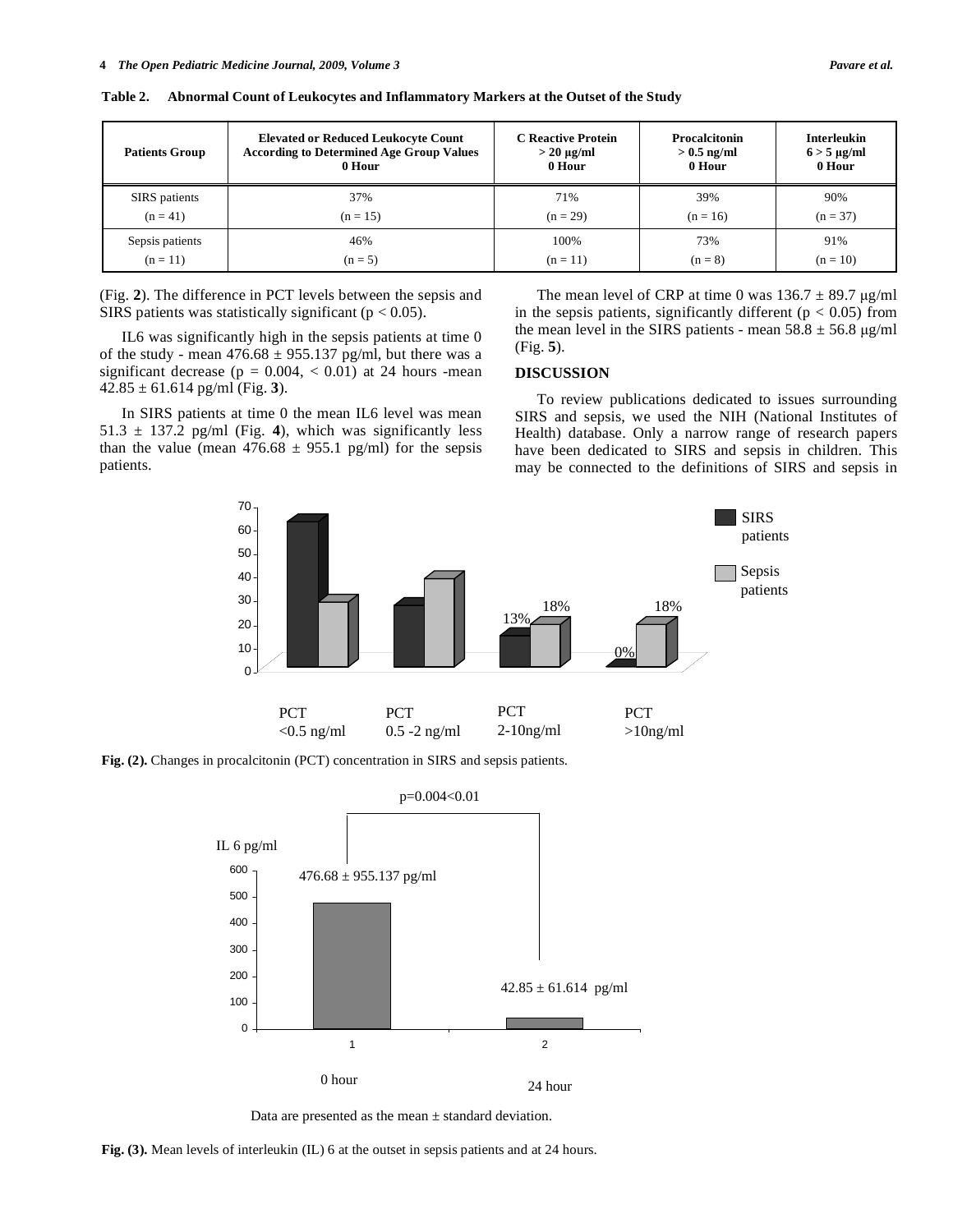

**Fig. (4).** Mean levels of interleukin (IL) 6 in SIRS and sepsis patients at the outset of the study.



Data are presented as the mean  $\pm$  standard deviation.

**Fig. (5).** Mean levels of C reactive protein (CRP) in SIRS and sepsis patients at the outset of the study.

children, which have only relatively recently been adopted. Our data are consistent with those in the literature about the age at which children are most prone to developing SIRS and sepsis. In our study the mean age of SIRS patients was 6.46 years, but that of sepsis patients was 8.22 years; the age most frequently mentioned in the literature is 24 months [17]. In accordance with the International Sepsis Consensus Conference definition, both our study and the literature data show that SIRS and sepsis are most frequently found in children between 2 and 8 years old. Twenty-one percent  $(n = 11)$  of the children with SIRS developed sepsis in our study, which broadly corresponds to other studies: 26% of adults with SIRS developed sepsis in a study by Rangel-Fausto [18], and 23% of children developed sepsis in the Proulx study [19]. In our patients, SIRS was confirmed according to the International Sepsis Consensus Conference's definition by fever, with changes in breathing rate of more than 2 SD above the age-normal value in 58% ( $n = 30$ ) of cases; in the literature this combination has been noted in 48% of cases [20]. Fiftyfour percent (n=28) of the children in our study had fever with tachycardia more than 2 SD above the age-normal values, and this was also observed in 85% of the children in the Carvalho study [20]. Forty percent of the patients  $(n = 20)$  in the Children's Clinical University Hospital had SIRS comprising fever and abnormal count of leukocytes. This was noted in 78% in the literature data; the percentage difference could be explained by the relatively small number of patients in our study. Thirty-one percent  $(n = 13)$  of the children with SIRS had some concomitant illness ( $p < 0.010$ ), which again corresponds to published numbers: 36% of the children with SIRS had some concomitant illness in [20]. In our study, SIRS patients showed no significant sex differences, which also agrees with literature data [20].

 The aim of our study - to identify diagnostic markers that would allow sepsis patients to be distinguished and recognized early in a population of SIRS patients - has only partly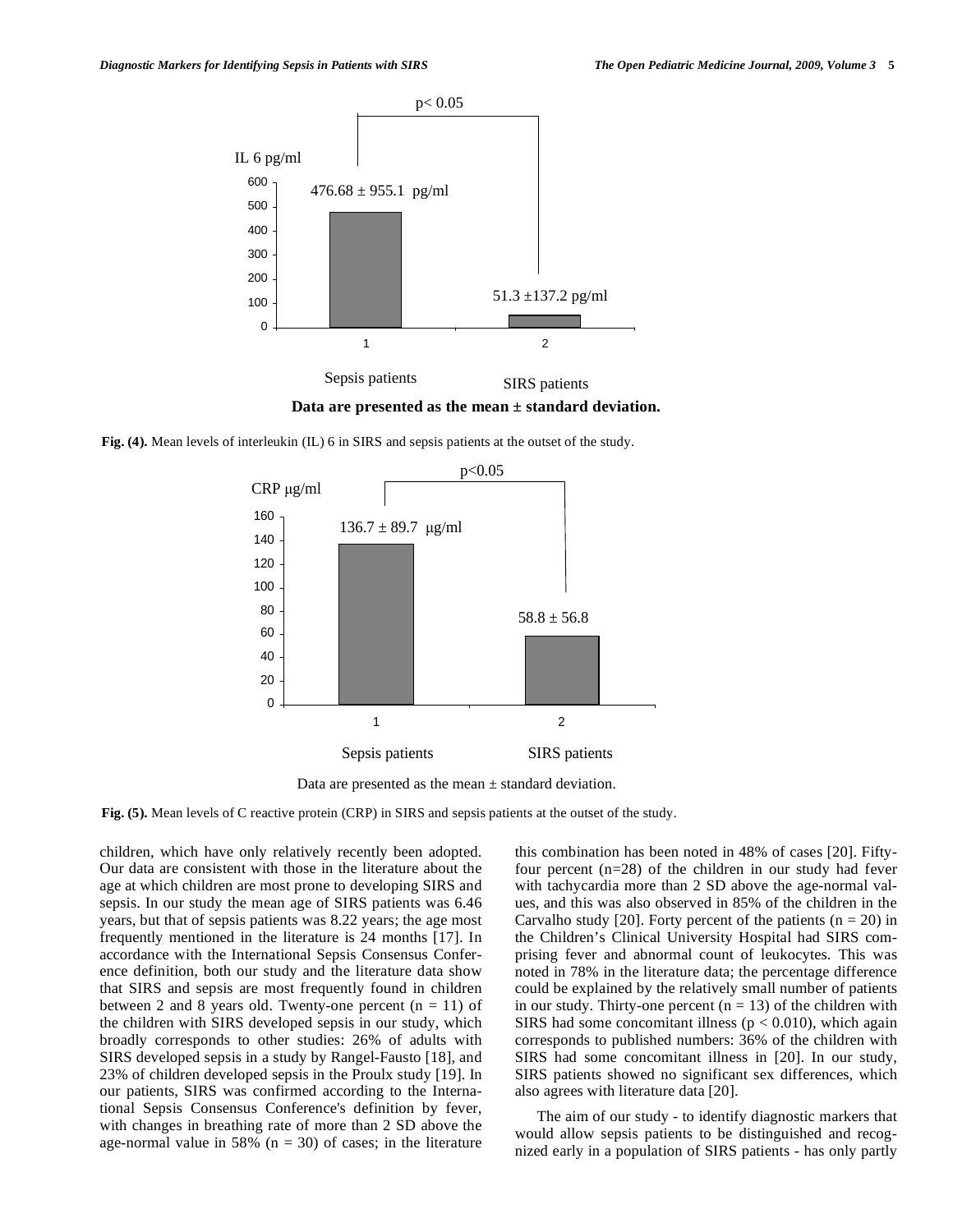been achieved. Our sepsis patients showed no statistically significant differences in CRP, PCT or IL6 levels at the outset of the study. Nor was there a statistically significant correlation between the inflammatory markers and changes in total leukocyte count in the sepsis patients. This is entirely consistent with data from other studies, and the search for more consistent inflammatory markers or combinations of markers for the early diagnosis of sepsis continues [14, 15, 21, 22].

 PCT levels are below the limits of detection in healthy individuals, and they are elevated when a bacterial infection is present. In our study, 39% (n=16) of the SIRS patients and 73% (n=8) in the sepsis group had elevated PCT levels. However, several studies suggest that PCT provides less diagnostic accuracy than previously supposed [22-25].

 The results of our study match literature data in respect of the correlation between PCT level and intensity of inflammation [20]. The extent to which the PCT concentration is elevated may possibly be a useful laboratory tool for recognizing sepsis patients, because even at the beginning of the illness 18%  $(n = 2)$  of the sepsis patients had PCT concentrations above 10 ng/ml and 18% ( $n = 2$ ) had PCT in the 2-10 ng/ml range. These results correspond with those found by Hatherill and Rey [11, 26] (patients with localized bacterial infections and sepsis had  $PCT > 2$  ng/ml) and with the data mentioned by Guven [27] (significantly elevated changes in PCT in the early stages of disease indicate a greater probability that sepsis will develop).

 The levels of the inflammatory cytokine IL6 at the outset of the study showed statistically significant differences between SIRS and sepsis patients: IL6 was markedly higher in sepsis patients - its median level was 53.10 pg/ml (mean 476.68 pg/ml) - than in SIRS patients, where the median level was 21.10 pg/ml (mean 31.70 pg/ml). These results match those of other studies analyzing data from intensive care unit, facial-maxillary surgery, general surgery and neonatal age patients with SIRS and sepsis [22, 28-33]. The IL6 levels in sepsis patients decreased sharply and significantly at 24 hours  $(p = 0.004 < 0.01)$  from the median value of 53.10 pg/ml to 25.30 pg/ml. Similar results have also been obtained in other studies [32], confirming the assumption that IL6 is an early inflammatory marker, the level of which decreases sharply if appropriate therapy is initiated.

The statistically significant ( $p < 0.05$ ) differences in CRP that we observed between SIRS and sepsis patients have also been found in other studies [21, 22]. However, the aforementioned failure of CRP to distinguish between viral and bacterial infections must be considered; moreover, CRP may be elevated in various neonatal pathological states (asphyxia, interventricular hemorrhaghia etc.), and in rheumatological and malignant processes.

 We suggest running a specific medical personnel training on clinical recognition of the first "gold" hours of sepsis by systematically and daily search of SIRS criteria in patients. Such activity would improve detecting of sepsis in SIRS patients and possibly could be cost effective by decreasing laboratory costs.

### **CONCLUSIONS**

 Patients with systemic inflammatory response syndrome (SIRS) and sepsis differed significantly in changes in levels of C reactive protein (CRP), procalcitonin (PCT) and interleukin (IL) 6, so those inflammatory indicators could be used to identify sepsis patients. In view of the relatively small number of subjects in the sepsis group, current evidence only enables us to suggest that particular attention should be paid to SIRS patients with elevated levels of above-mentioned inflammatory indicators, and that those patients should be treated as a high risk population for developing sepsis.

 There is a need for a continuing search for new, specific and sensitive inflammatory markers and combinations of markers in SIRS patients that will enable sepsis to be diagnosed early.

## **ACKNOWLEDGEMENTS**

 The authors acknowledge the National Research Programme in Medicine "Multi-disciplinary research consortium on major pathologies threatening the life expectancy and quality of life of the Latvian population".

#### **REFERENCES**

- [1] Proulx F, Fayon M, Farrell CA, Lacroix J, Gauthier M. Epidemiology of sepsis and multiple organ dysfunction syndrome in children. Chest 1996; 109: 1033-7.
- [2] Watson RS, Carcillo JA. Scope and epidemiology of pediatric sepsis. Pediatr Crit Care 2005; 6 (Suppl 3): 3-4.
- [3] Watson RS, Carcillo JA, Linde-Zwirble WT, Clermont G, Lidicker J, Angus D. The epidemiology of severe sepsis in children in the United States. Am J Respir Crit Care Med 2003; 167: 695-701.
- [4] Gardovska D, Laizāne G, Grope I. Sepsis outcomes and early diagnostic peculiarities in tertiary level Children's hospital in Latvia. Riga Stradiņš University Scientific Proceedings 2001; pp. 77-83.
- [5] Randolph AG. The purpose of the 1st international sespsi forum on sepsis in infants and children. Pediatr Crit Care Med 2005; 6 (Suppl 3): S1-S2.
- [6] Brilli RJ, Goldstein B. Pediatric sepsis definitions: past, present, future. Pediatr Crit Care Med 2005; 6(Suppl 3): 6-8.
- [7] Mishra K, Jacobs SE, Doyle LW, Garland SM. Newer approaches to the diagnosis of early onset neonatal sepsis. Arch Dis Child Fetal Neonatal Ed 2006; 91(3): F208-12.
- [8] Hugonnet S, Sax H, Eggimann P. Nosocomial blood stream infection and clinical sepsis. Emerg Infect Dis 2004; 10: 76-81.
- [9] Guven H, Altintop L, Baydin A, *et al.* Diagnostic value of procalcitonin levels as early indicator of sepsis. Am J Emerg Med 2002; 20 (3): 202-6.
- [10] Casado-Flores J, Blanco Quiros A, Asesnsio J, Arranz E, Garrote J, Nieto M. Serum procalcitonin in children with suspected sepsis. A comparison with C reactive protein and neutrophil count. Pediatr Crit Care Med 2003; 4: 190-5.
- [11] Hathrill M, Tibby SM, Sykes K, Turner C, Murdoch IA. Diagnostic markers of infection: comparison of procalcitonin with C reactive protein and leucocyte count. Arch Dis Child 1999; 81: 417-21.
- [12] Dahmet MK, Randolph A, Viatli S, Quasney MQ. Genetic polymorphisms in sepsis. Pediatr Crit Care Med 2005; 6(Suppl 3): 61- 73.
- [13] Ng PC, Lam HS. Diagnostic markers for neonatal sepsis. Curr Opin Pediatr 2006; 18: 125-31.
- [14] Ng PC, Li K, Wong RP. Proinflammatory and anti inflammatory cytokine responses in preterm infants with systemic infections. Arch Dis Child Fetal Neonatal Ed 2003; 88: F209-13.
- [15] Carcillo JA, Planquois JS, Goldstein B. Early markers of infection and sepsis in newborns and children. Adv Sepsis 2006; 4: 118- 25.
- [16] Goldstein B, Giroir B, Randolph A; and the members of the International Consensus Conference on Pediatric Sepsis. International pediatric sepsis consensus conference: Definitions for sepsis and organ dysfunction in pediatrics. Pediatr Crit Care Med 2005; 6(Suppl 3): 2-8.
- [17] Carvalho PRA, Feldens L, Seitz EE, Rocha T, Soledade M, Trotta A. Prevalence of systemic inflammatory syndromes at a tertiary pediatric intensive care unit. J Pediatr (Rio de Janiero) 2005; 81: 2.